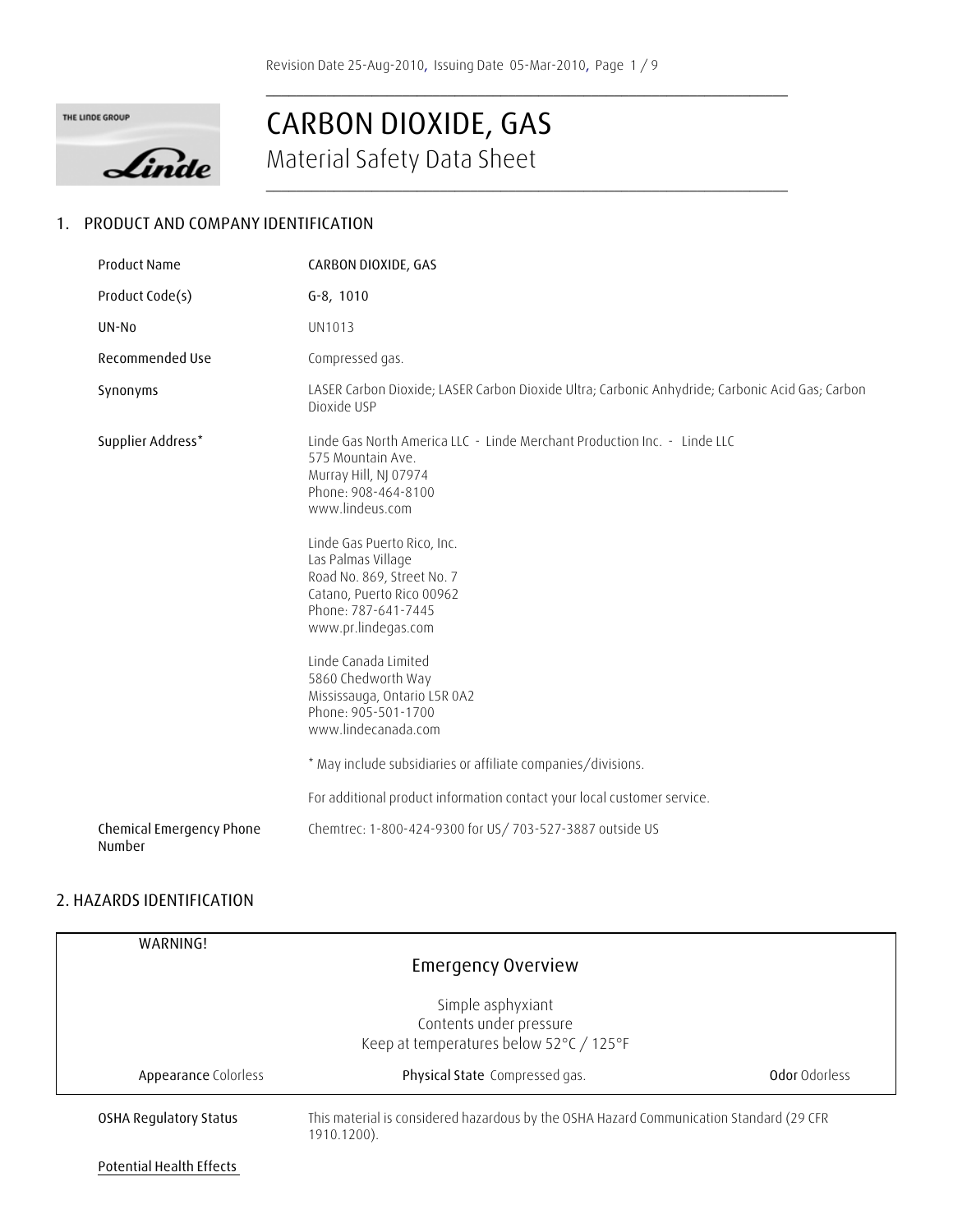| Principle Routes of Exposure     | Inhalation.                                                                                                                                                                                                                                                                                                                                                                                                                                                                                                                      |
|----------------------------------|----------------------------------------------------------------------------------------------------------------------------------------------------------------------------------------------------------------------------------------------------------------------------------------------------------------------------------------------------------------------------------------------------------------------------------------------------------------------------------------------------------------------------------|
| <b>Acute Toxicity</b>            |                                                                                                                                                                                                                                                                                                                                                                                                                                                                                                                                  |
| Inhalation                       | Simple asphyxiant. May cause suffocation by displacing the oxygen in the air. Exposure to oxygen-<br>deficient atmosphere (<19.5%) may cause dizziness, drowsiness, nausea, vomiting, excess salivation,<br>diminished mental alertness, loss of consciousness and death. Exposure to atmospheres containing 8-<br>10% or less oxygen will bring about unconsciousness without warning and so quickly that the<br>individuals cannot help or protect themselves. Lack of sufficient oxygen may cause serious injury or<br>death. |
|                                  | Depending on concentration and duration of exposure to carbon dioxide may cause increased<br>respirations, headache, mild narcotic effects, increased blood pressure and pulse, and asphyxiation.<br>Symptoms of overexposure become more apparent when atmospheric oxygen is decreased to 15-<br>$17\%$ .                                                                                                                                                                                                                       |
| Eyes                             | None known.                                                                                                                                                                                                                                                                                                                                                                                                                                                                                                                      |
| Skin                             | None known.                                                                                                                                                                                                                                                                                                                                                                                                                                                                                                                      |
| Skin Absorption Hazard           | No known hazard in contact with skin.                                                                                                                                                                                                                                                                                                                                                                                                                                                                                            |
| Ingestion                        | None known.                                                                                                                                                                                                                                                                                                                                                                                                                                                                                                                      |
| <b>Chronic Effects</b>           | Chronic harmful effects are not known from repeated inhalation of concentrations below PEL/TLV.                                                                                                                                                                                                                                                                                                                                                                                                                                  |
| Aggravated Medical<br>Conditions | Respiratory disorders.                                                                                                                                                                                                                                                                                                                                                                                                                                                                                                           |
| Environmental Hazard             | See Section 12 for additional Ecological Information.                                                                                                                                                                                                                                                                                                                                                                                                                                                                            |

## **3. COMPOSITION/INFORMATION ON INGREDIENTS**

| Chem<br>: Name                | NI/<br>าเ        | . 0/<br>w. | $\sim$ $\sim$ $\sim$<br>$\sim$ $\sim$<br>ormura<br>$\Box$<br>∶ اا،<br>. |
|-------------------------------|------------------|------------|-------------------------------------------------------------------------|
| Carb<br>Jioxide<br>، ں ب<br>. | $\cdot$ .<br>___ | >9C        | יג                                                                      |

### **4. FIRST AID MEASURES**

| Eye Contact        | None under normal use. Get medical attention if symptoms occur.                                                                                                                                                                                                                                                                                                                                                                                                                                                   |  |
|--------------------|-------------------------------------------------------------------------------------------------------------------------------------------------------------------------------------------------------------------------------------------------------------------------------------------------------------------------------------------------------------------------------------------------------------------------------------------------------------------------------------------------------------------|--|
| Skin Contact       | None under normal use. Get medical attention if symptoms occur.                                                                                                                                                                                                                                                                                                                                                                                                                                                   |  |
| Inhalation         | PROMPT MEDICAL ATTENTION IS MANDATORY IN ALL CASES OF INHALATION OVEREXPOSURE. RESCUE<br>PERSONNEL SHOULD BE EQUIPPED WITH SELF-CONTAINED BREATHING APPARATUS. Conscious inhalation<br>victims should be assisted to an uncontaminated area and inhale fresh air. If breathing is difficult,<br>administer oxygen. Unconscious persons should be moved to an uncontaminated area and, as<br>necessary, given artificial resuscitation and supplemental oxygen. Treatment should be symptomatic<br>and supportive. |  |
| Ingestion          | None under normal use. Get medical attention if symptoms occur.                                                                                                                                                                                                                                                                                                                                                                                                                                                   |  |
| Notes to Physician | Treat symptomatically.                                                                                                                                                                                                                                                                                                                                                                                                                                                                                            |  |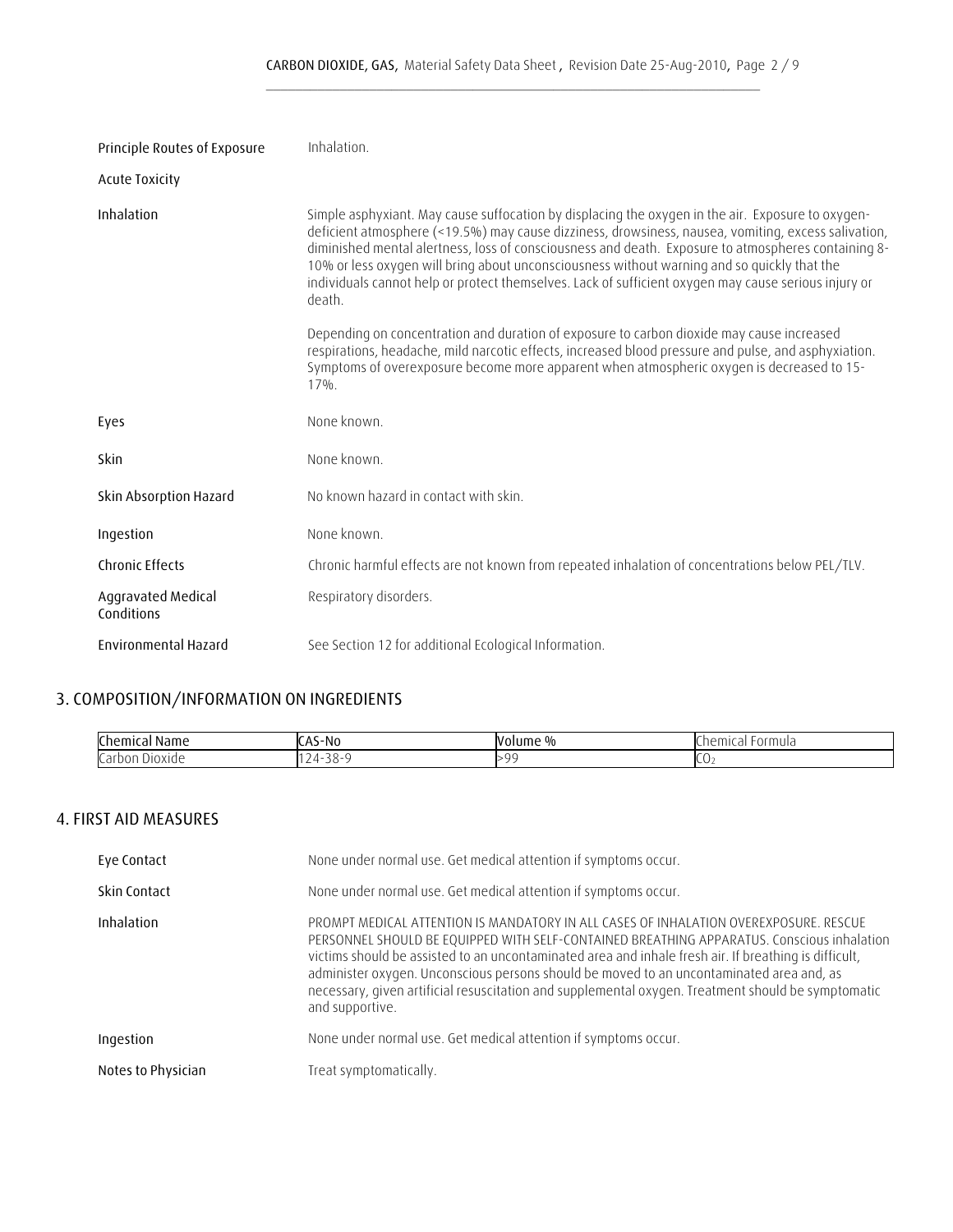## **5. FIRE-FIGHTING MEASURES**

| <b>Flammable Properties</b>                              | Not flammable                                                                                                                                                                |
|----------------------------------------------------------|------------------------------------------------------------------------------------------------------------------------------------------------------------------------------|
| Suitable Extinguishing Media                             | Use extinguishing measures that are appropriate to local circumstances and the surrounding<br>environment.                                                                   |
| <b>Explosion Data</b>                                    |                                                                                                                                                                              |
| Sensitivity to Mechanical Impact                         | None.                                                                                                                                                                        |
| Sensitivity to Static Discharge                          | None                                                                                                                                                                         |
| Specific Hazards Arising from the<br>Chemical            | Cylinders may rupture under extreme heat. Continue to cool fire exposed cylinders until flames are<br>extinguished. Damaged cylinders should be handled only by specialists. |
| Protective Equipment and<br>Precautions for Firefighters | As in any fire, wear self-contained breathing apparatus pressure-demand, MSHA/NIOSH (approved or<br>equivalent) and full protective gear.                                    |

### **6. ACCIDENTAL RELEASE MEASURES**

| <b>Personal Precautions</b>      | Ensure adequate ventilation. Evacuate personnel to safe areas. Use personal protective equipment.<br>Monitor oxygen level.                                                                                                                           |
|----------------------------------|------------------------------------------------------------------------------------------------------------------------------------------------------------------------------------------------------------------------------------------------------|
| <b>Environmental Precautions</b> | Prevent spreading of vapors through sewers, ventilation systems and confined areas.                                                                                                                                                                  |
| Methods for Containment          | Stop the flow of gas or remove cylinder to outdoor location if this can be done without risk. If leak is in<br>container or container valve, contact the appropriate emergency telephone number in Section 1 or call<br>your closest Linde location. |
| Methods for Cleaning Up          | Return cylinder to Linde or an authorized distributor.                                                                                                                                                                                               |

## **7. HANDLING AND STORAGE**

| Handling | Use only in ventilated areas. Never attempt to lift a cylinder by its valve protection cap.                                                                                                                                                                                                                                                                                                                                                                                                                                                                                               |
|----------|-------------------------------------------------------------------------------------------------------------------------------------------------------------------------------------------------------------------------------------------------------------------------------------------------------------------------------------------------------------------------------------------------------------------------------------------------------------------------------------------------------------------------------------------------------------------------------------------|
|          | Protect cylinders from physical damage; do not drag, roll, slide or drop. When moving cylinders, even<br>for short distance, use a cart designed to transport cylinders. Use equipment rated for cylinder<br>pressure. Use backflow preventive device in piping. Never insert an object (e.g. wrench, screwdriver,<br>pry bar, etc.) into valve cap openings. Doing so may damage valve, causing leak to occur.                                                                                                                                                                           |
|          | Use an adjustable strap wrench to remove over-tight or rusted caps. Close valve after each use and<br>when empty. If user experiences any difficulty operating cylinder valve discontinue use and contact<br>supplier.                                                                                                                                                                                                                                                                                                                                                                    |
|          | Never put cylinders into trunks of cars or unventilated areas of passenger vehicles. Never attempt to<br>refill a compressed gas cylinder without the owner's written consent. Never strike an arc on a<br>compressed gas cylinder or make a cylinder a part of an electrical circuit. For applications with moist<br>Carbon Dioxide, 316, 309 and 310 stainless steels may be used as well as Hastelloy® A, B, & C and<br>Monel®. Ferrous nickel alloys are slightly suspectible to corrosion. At normal temperatures carbon<br>dioxide is compatible with most plastics and elastomers. |
|          | For additional storage recommendations, consult Compressed Gas Association's Pamphlets P-1, AV-7,<br>G-6, G-6.1, G-6.2, G6.3, G-6.5, G-6.7, G-6.9, PS-5, TB-10, and SB-2.                                                                                                                                                                                                                                                                                                                                                                                                                 |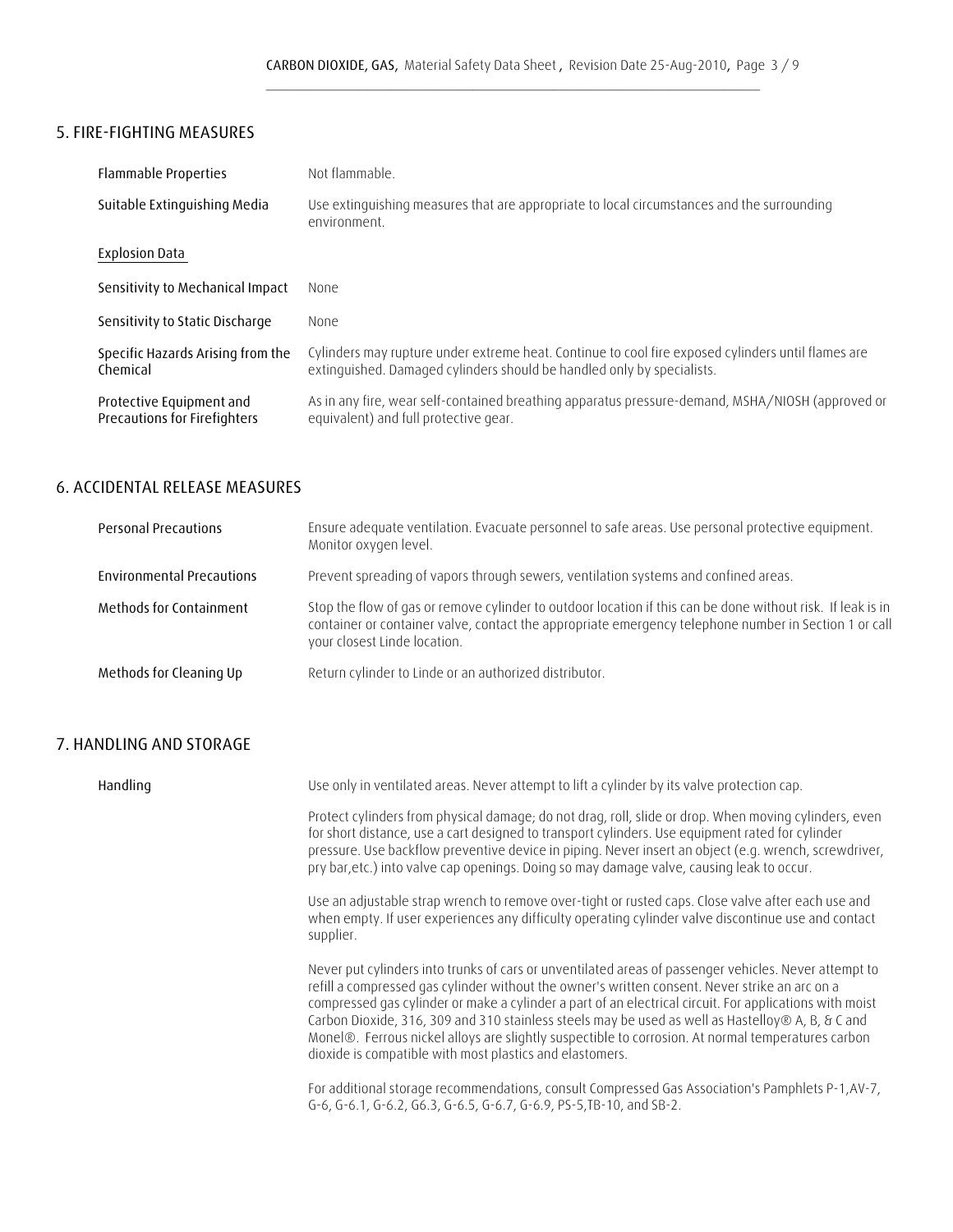**Storage** Protect from physical damage. Cylinders should be stored upright with valve protection cap in place and firmly secured to prevent falling. Store in cool, dry, well-ventilated area of non-combustible construction away from heavily trafficked areas and emergency exits. Keep at temperatures below 52°C / 125°F. Full and empty cylinders should be segregrated. Use a "first in-first out" inventory system to prevent full cylinders from being stored for excessive periods of time. Always store and handle compressed gas cylinders in accordance with Compressed Gas Association, pamphlet CGA-P1, Safe Handling of Compressed Gases in Containers.

### **8. EXPOSURE CONTROLS / PERSONAL PROTECTION**

#### **Exposure Guidelines**

| Chemical Name  | ACGIH TLV          | OSHA PEL                               | NIOSH IDLH                    |
|----------------|--------------------|----------------------------------------|-------------------------------|
| Carbon Dioxide | $STEL = 30000 ppm$ | TWA: 5000 ppm                          | IDLH: 40000 ppm               |
| 124-38-9       | TWA: 5000 ppm      | TWA: 9000 mg/m <sup>3</sup>            | TWA: 5000 ppm                 |
|                |                    | (vacated) TWA: 10000 ppm               | TWA: 9000 mg/m <sup>3</sup>   |
|                |                    | (vacated) TWA: 18000 mg/m <sup>3</sup> | STEL: 54000 mg/m <sup>3</sup> |
|                |                    | (vacated) STEL: 30000 ppm              | STEL: 30000 ppm               |
|                |                    | (vacated) STEL: $54000 \text{ mg/m}^3$ |                               |

 *NIOSH IDLH: Immediately Dangerous to Life or Health.*

| <b>Engineering Measures</b><br>levels at or above 19.5%.<br>Ensure adequate ventilation, especially in confined areas.<br>Ventilation<br>Personal Protective Equipment<br>Wear protective eyewear (safety glasses).<br>Eye/Face Protection<br>Work gloves and safety shoes are recommended when handling cylinders.<br>Skin and Body Protection<br><b>Respiratory Protection</b><br>General Use<br>No special protective equipment required.<br><b>Emergency Use</b><br>oxygen-deficient atmospheres (<19.5%).<br>Handle in accordance with good industrial hygiene and safety practice.<br>Hygiene Measures | Other Exposure Guidelines | Vacated limits revoked by the Court of Appeals decision in AFL-CIO v. OSHA, 965 F.2d 962 (11th Cir.,<br>1992). |
|--------------------------------------------------------------------------------------------------------------------------------------------------------------------------------------------------------------------------------------------------------------------------------------------------------------------------------------------------------------------------------------------------------------------------------------------------------------------------------------------------------------------------------------------------------------------------------------------------------------|---------------------------|----------------------------------------------------------------------------------------------------------------|
|                                                                                                                                                                                                                                                                                                                                                                                                                                                                                                                                                                                                              |                           | Local exhaust ventilation to prevent accumulation of high concentrations and maintain air-oxygen               |
|                                                                                                                                                                                                                                                                                                                                                                                                                                                                                                                                                                                                              |                           |                                                                                                                |
|                                                                                                                                                                                                                                                                                                                                                                                                                                                                                                                                                                                                              |                           |                                                                                                                |
|                                                                                                                                                                                                                                                                                                                                                                                                                                                                                                                                                                                                              |                           |                                                                                                                |
|                                                                                                                                                                                                                                                                                                                                                                                                                                                                                                                                                                                                              |                           |                                                                                                                |
|                                                                                                                                                                                                                                                                                                                                                                                                                                                                                                                                                                                                              |                           |                                                                                                                |
|                                                                                                                                                                                                                                                                                                                                                                                                                                                                                                                                                                                                              |                           |                                                                                                                |
|                                                                                                                                                                                                                                                                                                                                                                                                                                                                                                                                                                                                              |                           | Use positive pressure airline respirator with escape cylinder or self contained breathing apparatus for        |
|                                                                                                                                                                                                                                                                                                                                                                                                                                                                                                                                                                                                              |                           |                                                                                                                |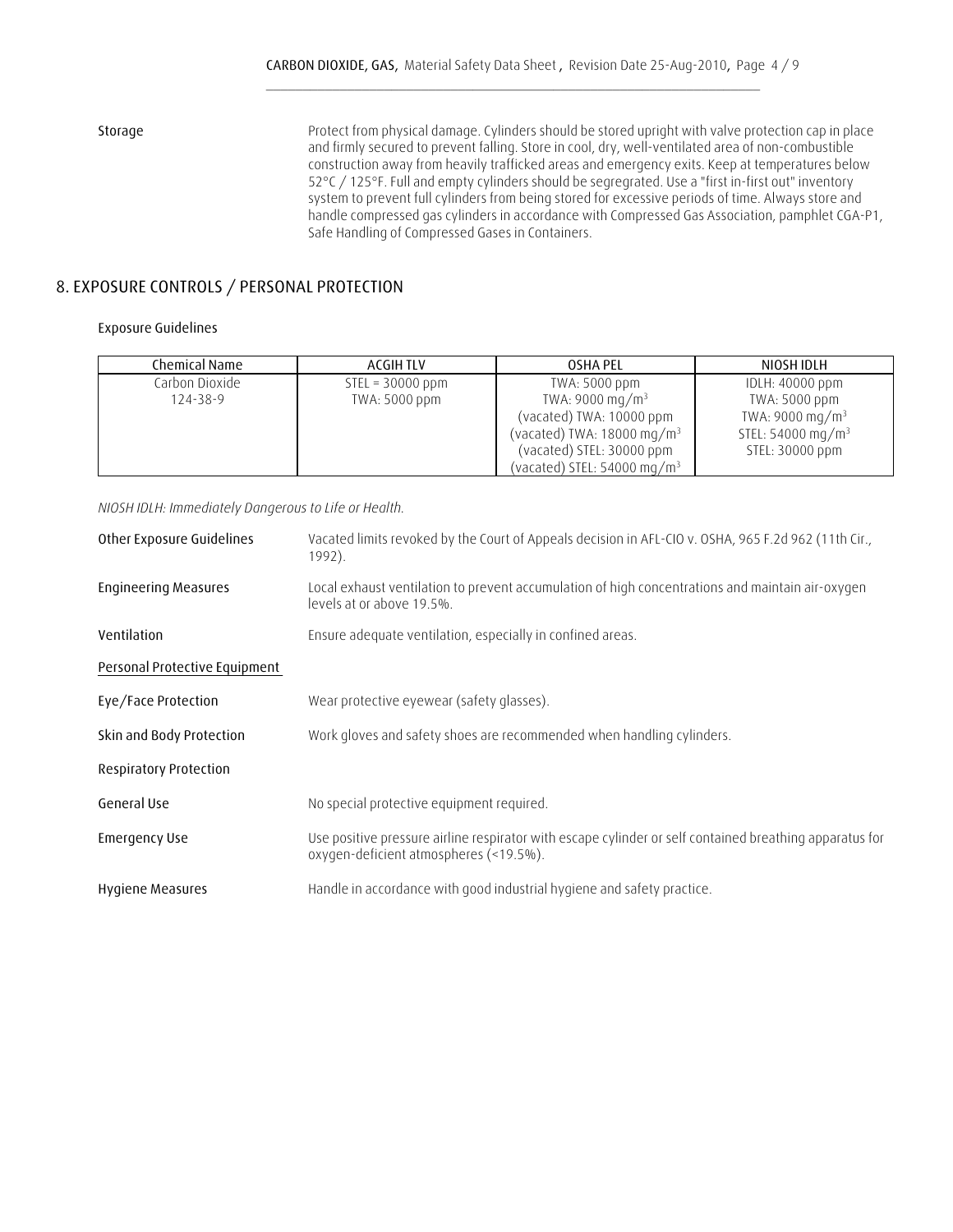### **9. PHYSICAL AND CHEMICAL PROPERTIES**

| Appearance                | Colorless.                            | 0dor                       |                | Odorless.                                            |
|---------------------------|---------------------------------------|----------------------------|----------------|------------------------------------------------------|
| Odor Threshold            | No information available.             | Physical State             |                | Compressed gas                                       |
| <b>Flash Point</b>        | Not flammable.                        | Autoignition Temperature   |                | No information available.                            |
| Decomposition Temperature | No information available.             | Boiling Point/Range        |                | (Sublimes)<br>$-78.5^{\circ}$ C / $-109.3^{\circ}$ F |
| <b>Freezing Point</b>     | $-56.6^{\circ}$ C / $-69.8^{\circ}$ F | Molecular Weight           |                | 44.01                                                |
| Water Solubility          | 0.145 g/ml @ $25^{\circ}$ C           | <b>Evaporation Rate</b>    |                | No information available                             |
| Vapor Pressure            | 856 PSIA @ 70°F                       | Vapor Density              |                | 1.53 at 70 $\degree$ F (air = 1)                     |
| VOC Content (%)           | Not applicable.                       | Flammability Limits in Air |                |                                                      |
|                           |                                       | Upper                      | Not applicable |                                                      |
|                           |                                       | Lower                      | Not applicable |                                                      |

### **10. STABILITY AND REACTIVITY**

| Stability                                  | Stable.                                                                                                                                                                                                           |
|--------------------------------------------|-------------------------------------------------------------------------------------------------------------------------------------------------------------------------------------------------------------------|
| Incompatible Products                      | Certain reactive metals, hydrides, moist cesium monoxide, or lithium acetylene carbide diammino may<br>ignite. Passing carbon dioxide over a mixture of sodium peroxide and aluminum or magnesium may<br>explode. |
| Conditions to Avoid                        | Due to the presence of Carbon dioxide, Carbonic acid is formed in the presence of moisture.                                                                                                                       |
| Hazardous Decomposition<br><b>Products</b> | Carbon monoxide (CO). Oxygen.                                                                                                                                                                                     |
| Hazardous Polymerization                   | Hazardous polymerization does not occur.                                                                                                                                                                          |

### **11. TOXICOLOGICAL INFORMATION**

| <b>Acute Toxicity</b>         |                                                                                                                                                                                                                                                                                                                                                                                                                                                                                                                                                |
|-------------------------------|------------------------------------------------------------------------------------------------------------------------------------------------------------------------------------------------------------------------------------------------------------------------------------------------------------------------------------------------------------------------------------------------------------------------------------------------------------------------------------------------------------------------------------------------|
| LD50 Oral:                    | No information available.                                                                                                                                                                                                                                                                                                                                                                                                                                                                                                                      |
| LD50 Dermal:                  | No information available.                                                                                                                                                                                                                                                                                                                                                                                                                                                                                                                      |
| LC50 Inhalation:              | No information available.                                                                                                                                                                                                                                                                                                                                                                                                                                                                                                                      |
| Inhalation                    | Acidosis, adrenal cortical exhaustion, and other metabolic stresses have resulted from prolonged<br>continuous exposure to 1-2% carbon dioxide (10,000 ppm-20,000 ppm). The ACGIH TLV of 5,000 ppm<br>is expected to provide a good margin of safety from asphyxiation and undue metabolic stress provided<br>sufficient oxygen levels are maintained in the air. Increased physical activity, duration of exposure,<br>and decreased oxygen content can affect systemic and respiratory effects resulting from exposure to<br>carbon dioxide. |
| <b>Repeated Dose Toxicity</b> | Chronic, harmful effects are not known from repeated inhalation of low (3-5 molar%) concentrations.                                                                                                                                                                                                                                                                                                                                                                                                                                            |
| Chronic Toxicity              |                                                                                                                                                                                                                                                                                                                                                                                                                                                                                                                                                |
| Chronic Toxicity              | Chronic harmful effects are not known from repeated inhalation of concentrations below PEL/TLV.                                                                                                                                                                                                                                                                                                                                                                                                                                                |
| Carcinogenicity               | Contains no ingredient listed as a carcinogen.                                                                                                                                                                                                                                                                                                                                                                                                                                                                                                 |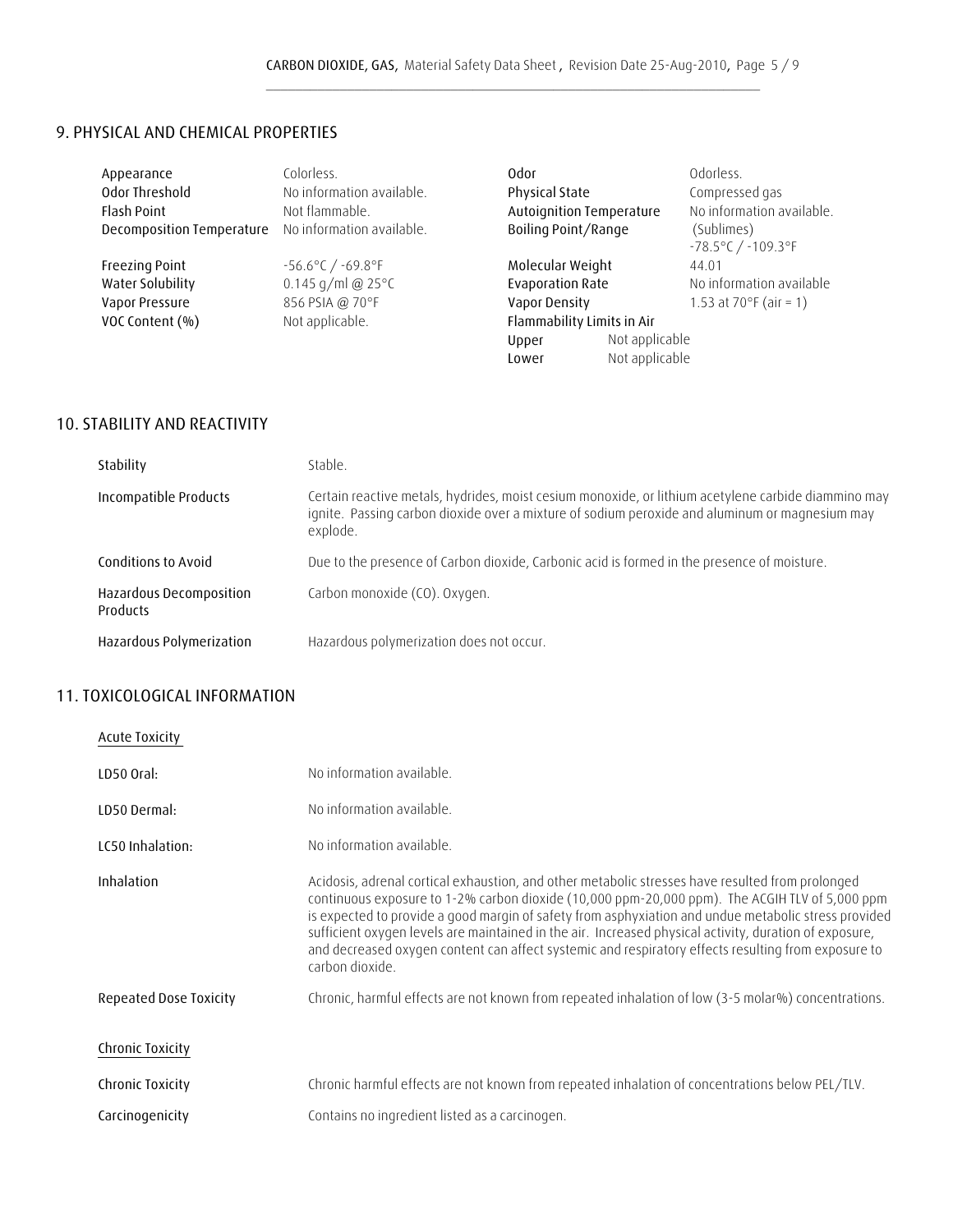| <b>Irritation</b>      | No information available.                                                                                          |
|------------------------|--------------------------------------------------------------------------------------------------------------------|
| Sensitization          | No information available.                                                                                          |
| Reproductive Toxicity  | No information available.                                                                                          |
| Developmental Toxicity | Oxygen deficiency during pregnancy has produced developmental abnormalities in humans and<br>experimental animals. |
| Synergistic Materials  | None known.                                                                                                        |
| Target Organ Effects   | Central Vascular System (CVS). Respiratory system.                                                                 |

### **12. ECOLOGICAL INFORMATION**

#### **Ecotoxicity**

The environmental impact of this product has not been fully investigated.

 **Ozone depletion potential; ODP; (R-11 = 1):** Does not contain ozone depleting chemical (40 CFR Part 82).

### **13. DISPOSAL CONSIDERATIONS**

| Waste Disposal Methods | Do not attempt to dispose of residual waste or unused quantities. Return in the shipping container |
|------------------------|----------------------------------------------------------------------------------------------------|
|                        | PROPERLY LABELED WITH ANY VALVE OUTLET PLUGS OR CAPS SECURED AND VALVE PROTECTION CAP IN           |
|                        | PLACE to Linde for proper disposal.                                                                |

### **14. TRANSPORT INFORMATION**

 **DOT** 

**Proper Shipping Name** Carbon dioxide<br> **Hazard Class** 2.2 **Hazard Class UN-No** UN1013 **Description**<br> **Emergency Response Guide Number**<br>
120<br>
120 **Emergency Response Guide Number** 

### **TDG**

**Proper Shipping Name Carbon dioxide Hazard Class** 2.2<br> **UN-No** 2.2<br> **UN-No** 2.2  **UN-No** UN1013

#### **MEX**

**Proper Shipping Name** Carbon dioxide<br> **Hazard Class**2.2 **Hazard Class UN-No** UN1013

 **IATA** 

 **Description** UN1013, CARBON DIOXIDE, 2.2

 **Description** UN1013, Carbon dioxide, 2.2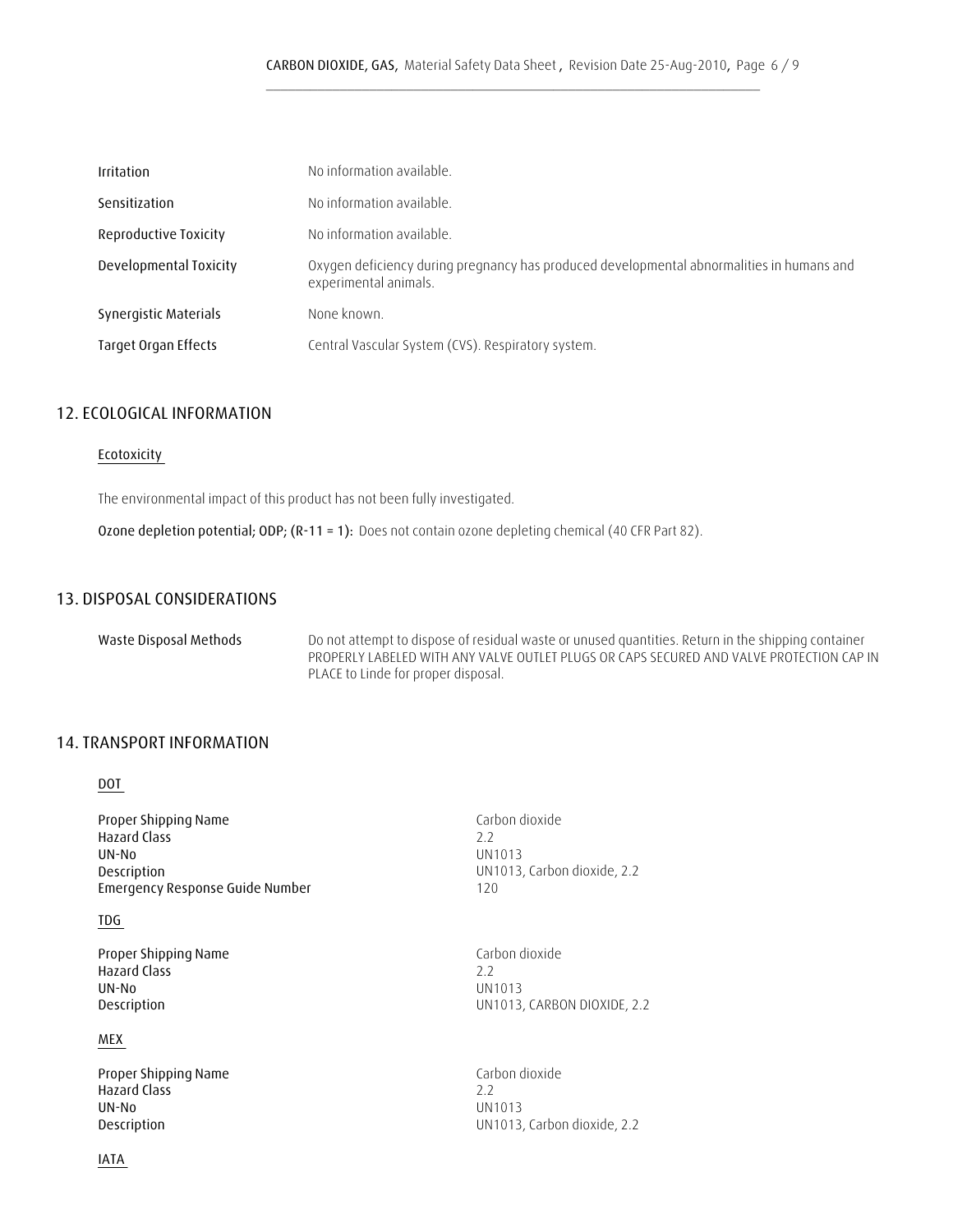| UN-No                           | UN1013   |
|---------------------------------|----------|
| Proper Shipping Name            | Carbon o |
| <b>Hazard Class</b>             | 22       |
| ERG Code                        | 21       |
| Description                     | UN1013   |
| Maximum Quantity for Passenger  | 75 kg    |
| Maximum Quantity for Cargo Only | 150 kg   |
| Limited Quantity                | No infor |
|                                 |          |

#### **IMDG/IMO**

**Proper Shipping Name Carbon dioxide Hazard Class** 2.2  **UN-No** UN1013  **EmS No.** F-C, S-V

#### **ADR**

**Proper Shipping Name Carbon dioxide Hazard Class** 2.2<br> **COMPOSE 2.2**<br> **COMPOSE 2.2**<br> **COMPOSE 2.2 UN-No** UN1013  **Classification Code** 2A

#### **15. REGULATORY INFORMATION**

#### **International Inventories**

| <b>TSCA</b>   | Complies |
|---------------|----------|
| DSL           | Complies |
| EINECS/ELINCS | Complies |

#### **Legend**

 **DSL/NDSL** - Canadian Domestic Substances List/Non-Domestic Substances List  **EINECS/ELINCS** - European Inventory of Existing Commercial Chemical Substances/EU List of Notified Chemical Substances  **TSCA** - United States Toxic Substances Control Act Section 8(b) Inventory

#### **U.S. Federal Regulations**

#### **SARA 313**

Section 313 of Title III of the Superfund Amendments and Reauthorization Act of 1986 (SARA). This product does not contain any chemicals which are subject to the reporting requirements of the Act and Title 40 of the Code of Federal Regulations, Part 372.

#### **SARA 311/312 Hazard Categories**

| Acute Health Hazard               | Yeς |
|-----------------------------------|-----|
| Chronic Health Hazard             | No. |
| Fire Hazard                       | No. |
| Sudden Release of Pressure Hazard | Yρς |
| Reactive Hazard                   | No. |

#### **Clean Water Act**

This product does not contain any substances regulated as pollutants pursuant to the Clean Water Act (40 CFR 122.21 and 40 CFR 122.42).

Carbon dioxide<br>2.2  **Description** UN1013, Carbon dioxide, 2.2 No information available.

 **Description** UN1013, Carbon dioxide, 2.2

**Description Description Description Description UN1013**, Carbon dioxide, 2.2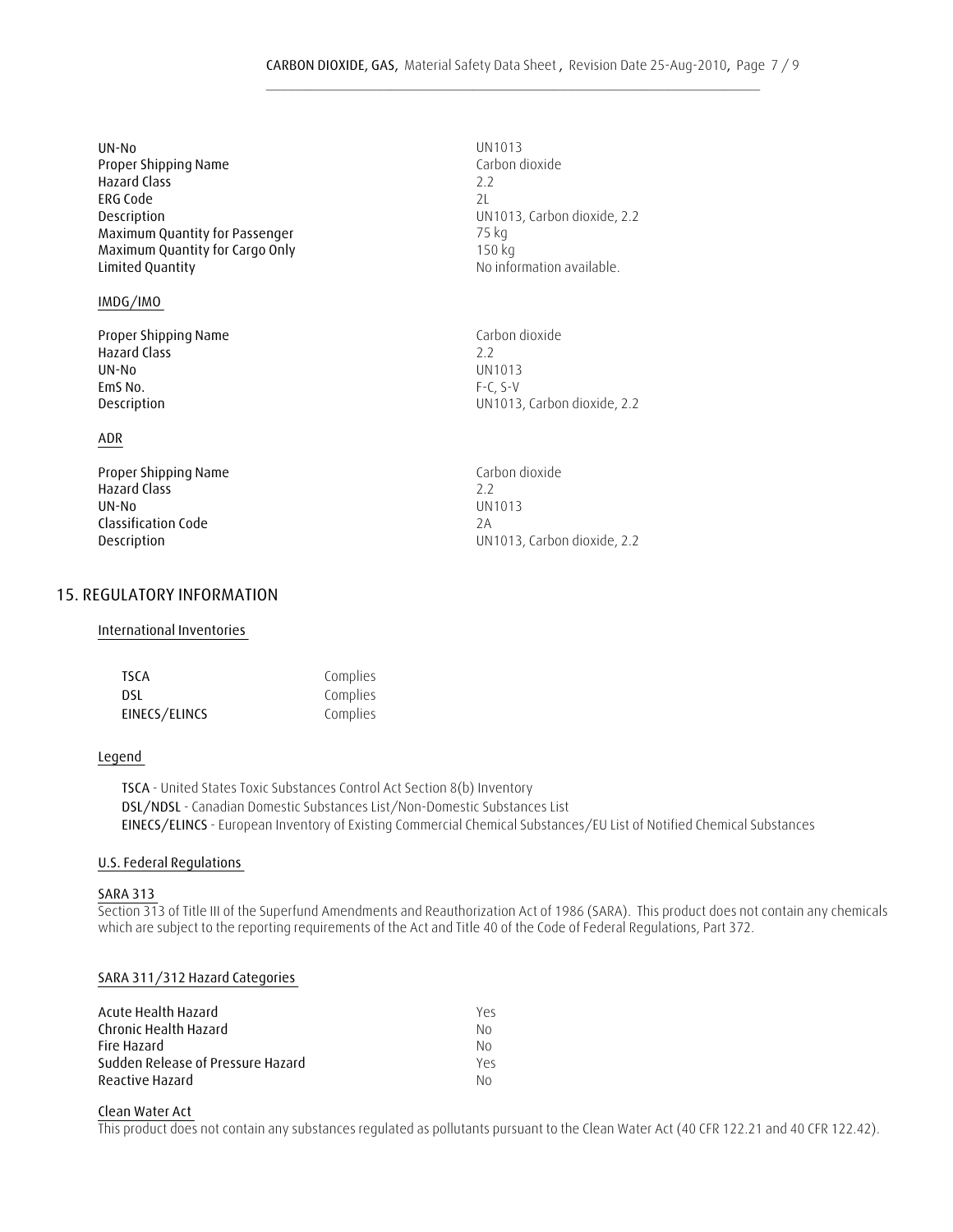#### **Risk and Process Safety Management Programs**

This material, as supplied, does not contain any regulated substances with specified thresholds under 40 CFR Part 68. This product does not contain any substances regulated as Highly Hazardous Chemicals pursuant to the 29 CFR Part 1910.110.

#### **Clean Air Act, Section 112 Hazardous Air Pollutants (HAPs) (see 40 CFR 61)**

This product does not contain any substances regulated as hazardous air pollutants (HAPS) under Section 112 of the Clean Air Act Amendments of 1990.

#### **CERCLA/SARA**

This material, as supplied, does not contain any substances regulated as hazardous substances under the Comprehensive Environmental Response Compensation and Liability Act (CERCLA) (40 CFR 302) or the Superfund Amendments and Reauthorization Act (SARA) (40 CFR 355). There may be specific reporting requirements at the local, regional, or state level pertaining to releases of this material.

#### **U.S. State Regulations**

#### **California Proposition 65**

This product does not contain any Proposition 65 chemicals.

#### **U.S. State Right-to-Know Regulations**

| .hemical<br>$\sim$<br><b>Ndilit</b> | мa<br>ÒС.<br>יי יוטאכניי | New<br>lersey<br>. | vdilid<br><b>CIII</b> | Illinois | 71.<br>70<br>тыанс |
|-------------------------------------|--------------------------|--------------------|-----------------------|----------|--------------------|
| аr<br>IUXIUE<br>,,,                 |                          |                    |                       |          |                    |

#### **International Regulations**

| Chemical Name    | Carcinogen Status | <b>Exposure Limits</b>               |
|------------------|-------------------|--------------------------------------|
| Carbon Dioxide I |                   | Mexico: TWA= 5000 ppm                |
|                  |                   | Mexico: TWA= 9000 mg/m <sup>3</sup>  |
|                  |                   | Mexico: STEL= 15000 ppm              |
|                  |                   | Mexico: STEL= $27000 \text{ mg/m}^3$ |

#### **Canada**

 **This product has been classified in accordance with the hazard criteria of the Controlled Products Regulations (CPR) and the MSDS contains all the information required by the CPR.**

### **WHMIS Hazard Class**

A Compressed gases



### **16. OTHER INFORMATION**

**Prepared By** Product Stewardship 23 British American Blvd. Latham, NY 12110 1-800-572-6501